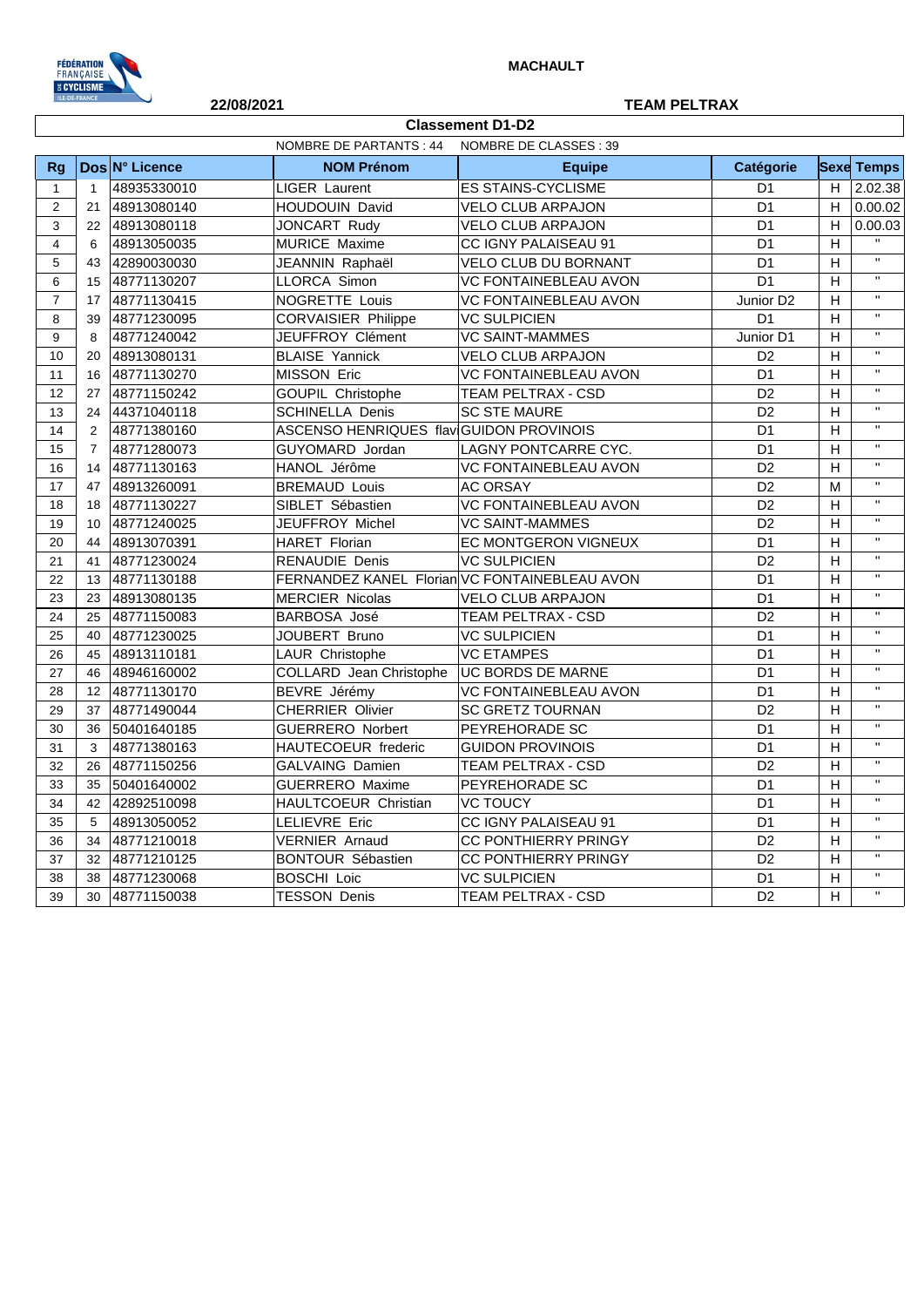|                                                   | <b>Classement D3-D4</b> |                |                            |                              |                 |                |                         |
|---------------------------------------------------|-------------------------|----------------|----------------------------|------------------------------|-----------------|----------------|-------------------------|
| NOMBRE DE PARTANTS : 44<br>NOMBRE DE CLASSES : 38 |                         |                |                            |                              |                 |                |                         |
| <b>Rg</b>                                         |                         | Dos N° Licence | <b>NOM Prénom</b>          | <b>Equipe</b>                | Catégorie       |                | <b>Sexe Temps</b>       |
| $\mathbf{1}$                                      | 6                       | 48771150094    | FONTAINE Yannick           | <b>TEAM PELTRAX - CSD</b>    | D <sub>4</sub>  | H              | 1.49.41                 |
| $\overline{2}$                                    | 14                      | 48771130274    | <b>JULLY Patrick</b>       | VC FONTAINEBLEAU AVON        | $\overline{D3}$ | $\overline{H}$ | $\overline{11}$         |
| 3                                                 | $\mathbf{1}$            | 48935160315    | <b>TUMOINE Eric</b>        | <b>ES GERVAIS LILAS</b>      | $\overline{D3}$ |                | $H$ 0.01.30             |
| $\overline{4}$                                    | $\overline{7}$          | 48771150004    | <b>GILARDINI Vincent</b>   | <b>TEAM PELTRAX - CSD</b>    | $\overline{D3}$ | $\overline{H}$ | 0.01.41                 |
| 5                                                 | 25                      | 48913480003    | <b>TISSIER Thierry</b>     | CC SAINT PIERRE DU PERRAY    | $\overline{D3}$ | H              | 0.02.48                 |
| 6                                                 | 27                      | 42891050266    | POSENATO Claude            | <b>VELO CLUB DU SENONAIS</b> | $\overline{D3}$ | $\overline{H}$ | $\mathbf{u}$ .          |
| $\overline{7}$                                    | 34                      | 48913070386    | VANVYNCKT Michel           | EC MONTGERON VIGNEUX         | D <sub>3</sub>  | H              | 0.02.58                 |
| 8                                                 | 36                      | 48946090007    | <b>ALVES Alain</b>         | AVENIR DU VAL DE MARNE       | $\overline{D3}$ | $\overline{H}$ |                         |
| 9                                                 | 21                      | 48946080026    | <b>NANESIE Eddy</b>        | <b>TROPIKANA</b>             | $\overline{D3}$ | $\overline{H}$ | $\overline{u}$          |
| 10                                                | 3                       | 48771150253    | <b>BOUCHER</b> Jean Michel | <b>TEAM PELTRAX - CSD</b>    | D <sub>3</sub>  | $\overline{H}$ | $\overline{u}$          |
| 11                                                | 10                      | 48771090300    | PILLOT Michel              | <b>US NEMOURS ST PIERRE</b>  | D <sub>3</sub>  | $\overline{H}$ | $\overline{w}$          |
| 12                                                | 31                      | 48771230143    | <b>BELAIR Olivier</b>      | <b>VC SULPICIEN</b>          | D <sub>4</sub>  | H              | $\overline{\mathbf{u}}$ |
| 13                                                | 40                      | 48771050005    | <b>GALLOIS</b> Jean Pierre | MELUN CYCL. ORGANISATION     | $\overline{D4}$ | $\overline{H}$ | $\overline{\mathbf{u}}$ |
| 14                                                | 19                      | 41690890235    | NOLLOT Marcel              | <b>V.C. BRIGNAIS</b>         | D <sub>4</sub>  | $\overline{H}$ | $\overline{\mathbf{u}}$ |
| 15                                                | 37                      | 48946040499    | <b>ISAMBERT Claude</b>     | <b>US CRETEIL</b>            | $\overline{D3}$ | $\overline{H}$ | $\overline{\mathbf{u}}$ |
| 16                                                | 18                      | 53060400037    | <b>WEGENER Philippe</b>    | <b>US PEGOMAS CYCLISME</b>   | D <sub>4</sub>  | H              | $\overline{u}$          |
| $\overline{17}$                                   | 17                      | 48771130404    | <b>MINNITI Patrick</b>     | <b>VC FONTAINEBLEAU AVON</b> | $\overline{D4}$ | $\overline{H}$ | $\overline{u}$          |
| 18                                                | 39                      | 48935300062    | ROSSETTO Alain             | <b>US MONTFERMEIL</b>        | D <sub>4</sub>  | $\overline{H}$ | $\overline{u}$          |
| 19                                                | 13                      | 48771130020    | DA SILVA Amarilio          | <b>VC FONTAINEBLEAU AVON</b> | $\overline{D3}$ | $\overline{H}$ | $\overline{u}$          |
| 20                                                | 22                      | 48913080144    | ATTOUMANI Assadi           | <b>VELO CLUB ARPAJON</b>     | D <sub>3</sub>  | H              | $\overline{\mathbf{u}}$ |
| 21                                                | 44                      | 48771210009    | <b>BERZIN Olivier</b>      | <b>CC PONTHIERRY PRINGY</b>  | D <sub>3</sub>  | H              | $\mathbf{H}$            |
| 22                                                | 26                      | 48771160029    | <b>BOUGAMONT Jannick</b>   | LE MEE SPORTS                | $\overline{D4}$ | $\overline{H}$ | $\overline{u}$          |
| 23                                                | $\overline{4}$          | 48771150244    | <b>CHANTREL Alexia</b>     | <b>TEAM PELTRAX - CSD</b>    | $\overline{D3}$ | D              | $\overline{\mathbf{u}}$ |
| 24                                                | 20                      | 48946080024    | <b>DORANGES Omer Jacky</b> | <b>TROPIKANA</b>             | $\overline{D3}$ | $\overline{H}$ | $\overline{u}$          |
| 25                                                | 24                      | 48913480025    | DJEBBARI Aurélien          | CC SAINT PIERRE DU PERRAY    | D <sub>3</sub>  | H              | $\overline{u}$          |
| $\overline{26}$                                   | 28                      | 48771510005    | <b>TRUCHET Patrice</b>     | TEAM HBS CYCLING             | $\overline{D4}$ | $\overline{H}$ | $\overline{u}$          |
| 27                                                | 9                       | 48771150031    | SEGUIN Frédéric            | TEAM PELTRAX - CSD           | $\overline{D3}$ | $\overline{H}$ | $\overline{u}$          |
| 28                                                | 29                      | 48771210007    | FRANCOIS Jean Luc          | <b>CC PONTHIERRY PRINGY</b>  | D <sub>4</sub>  | $\overline{H}$ | $\overline{\mathbf{u}}$ |
| 29                                                | 16                      | 48771130286    | <b>MERCIER Thierry</b>     | <b>VC FONTAINEBLEAU AVON</b> | D4              | $\overline{H}$ | $\overline{u}$          |
| 30                                                | 5                       | 48771150124    | DE OLIVEIRA Carlos         | <b>TEAM PELTRAX - CSD</b>    | D3              | H              | $\overline{\mathbf{u}}$ |
| 31                                                | 35                      | 42890030024    | <b>DALLE HUBERT</b>        | VELO CLUB DU BORNANT         | D <sub>3</sub>  | H              | $\overline{\mathbf{u}}$ |
| 32                                                | 45                      | C1             | <b>TRASSAERT Thierry</b>   |                              | D <sub>4</sub>  | $\overline{H}$ | $\overline{\mathbf{u}}$ |
| 33                                                | 8                       | 48771150160    | HALBOUT Franck             | TEAM PELTRAX - CSD           | $\overline{D3}$ | $\overline{H}$ | $\overline{\mathbf{u}}$ |
| 34                                                | 38                      | 48935130311    | <b>LEMAITRE Laurent</b>    | <b>USM GAGNY</b>             | D <sub>3</sub>  | H              | $\mathbf{H}$            |
| 35                                                | 32                      | 48771230115    | <b>DELORIS Noël</b>        | <b>VC SULPICIEN</b>          | D <sub>4</sub>  | H              | $\overline{u}$          |
| 36                                                | 43                      | 48750160432    | <b>BOUTON Frédéric</b>     | PARIS CYCLISTE OLYMPIQUE     | $\overline{D3}$ | $\overline{H}$ | $\overline{u}$          |
| 37                                                | 33                      | 48913070331    | REMY Sandra                | EC MONTGERON VIGNEUX         | $\overline{D1}$ | D              | $\overline{\mathbf{u}}$ |
| 38                                                | 41                      | 48946070071    | <b>DEVILLERS</b> Stéphane  | US ALFORTVILLE CYCLISME      | $\overline{D3}$ | $\overline{H}$ | $\overline{u}$          |